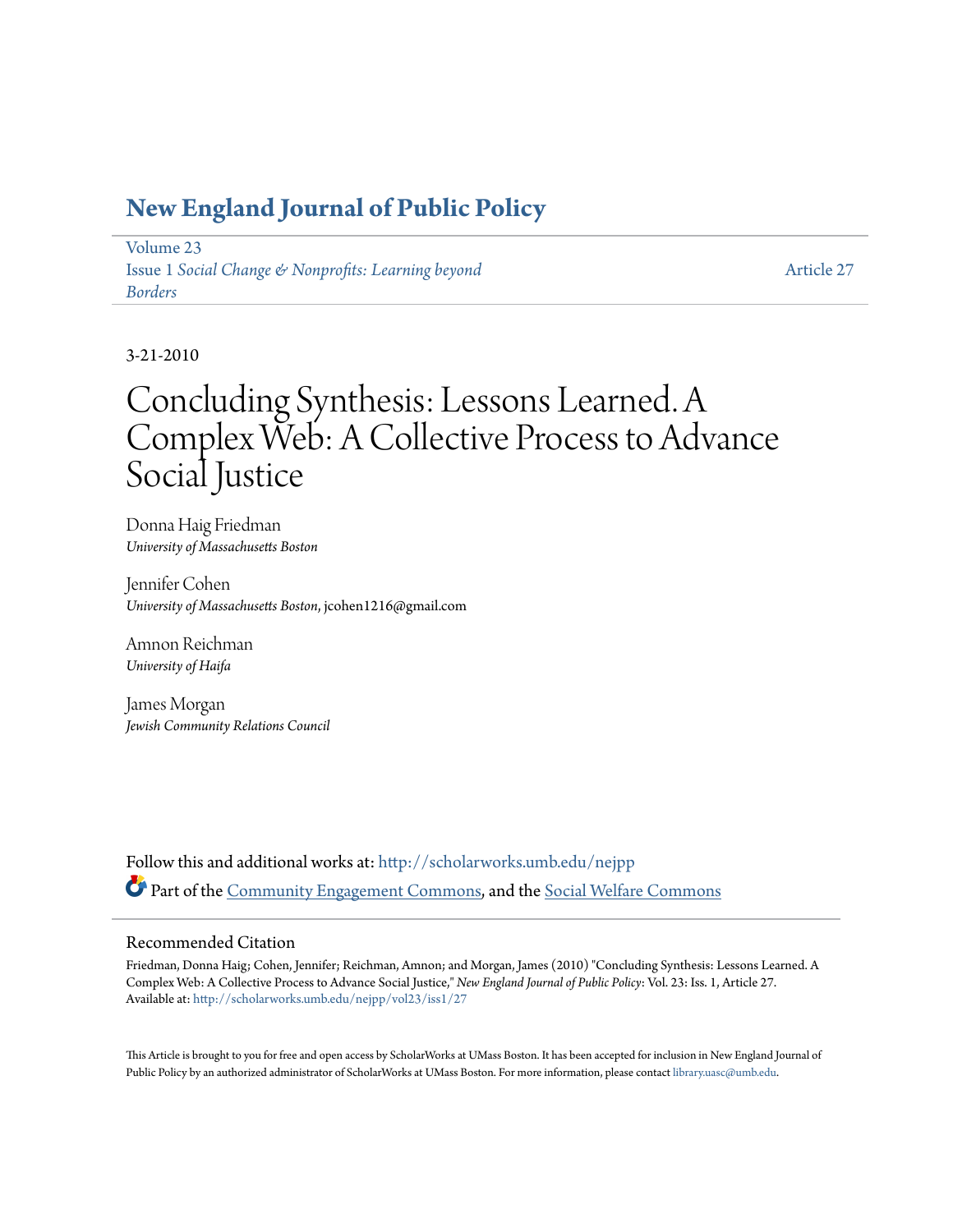## CONCLUDING SYNTHESIS: LESSONS LEARNED

**A Complex Web** A Collective Process to Advance Social **Justice** 

*Donna Haig Friedman, Jennifer Cohen, Amnon Reichman, James Morgan*

> There is a fierceness at work here. There is no other explanation for the raw courage and heart displayed over and again in the people who march, speak, create, resist, and build. It is the fierceness of knowing we are human and intend to survive. . . . What can help preserve [humankind and the planet] is the gift of self-perception, the gift of seeing who we truly are.

> > *—Paul Hawken,* Blessed Unrest

#### Act Here and Now, Think Far Ahead — In Relationship

In *Blessed Unrest*, referenced by the opening quotation and several essay authors, Paul Hawken uses the metaphor of the immune system to describe the connectivity of organizations and activists across the world fiercely working to realize local and global social, economic, political, and environmental justice. Just as the invisible but interconnected parts of the body's immune system jump into concerted action to restore health to an ill body, this social-change movement is organizing from the bottom up and emerging as an extraordinary and creative expression of people's unstoppable need to reimagine their relationships to the environment and to one another.1 The leaders and organizations participating in the Boston–Haifa transnational learning exchange are actors in this powerful movement with "no name, no leader." The transformational interplay between personal, collective, and social-change processes, nourished by our relationships with each other across and within national borders, is apparent throughout the journal essays and the Learning Exchange overall. We have collectively built knowledge to feed and inform our future actions and directions while simultaneously acting in our present worlds. Our reflection processes focus on matters of importance. Transformational change happens as we see ourselves and each others' worlds through the others' eyes. We privilege and grow from the interplay of many ways of knowing. In the process, transformation happens — changes of self, our organizations,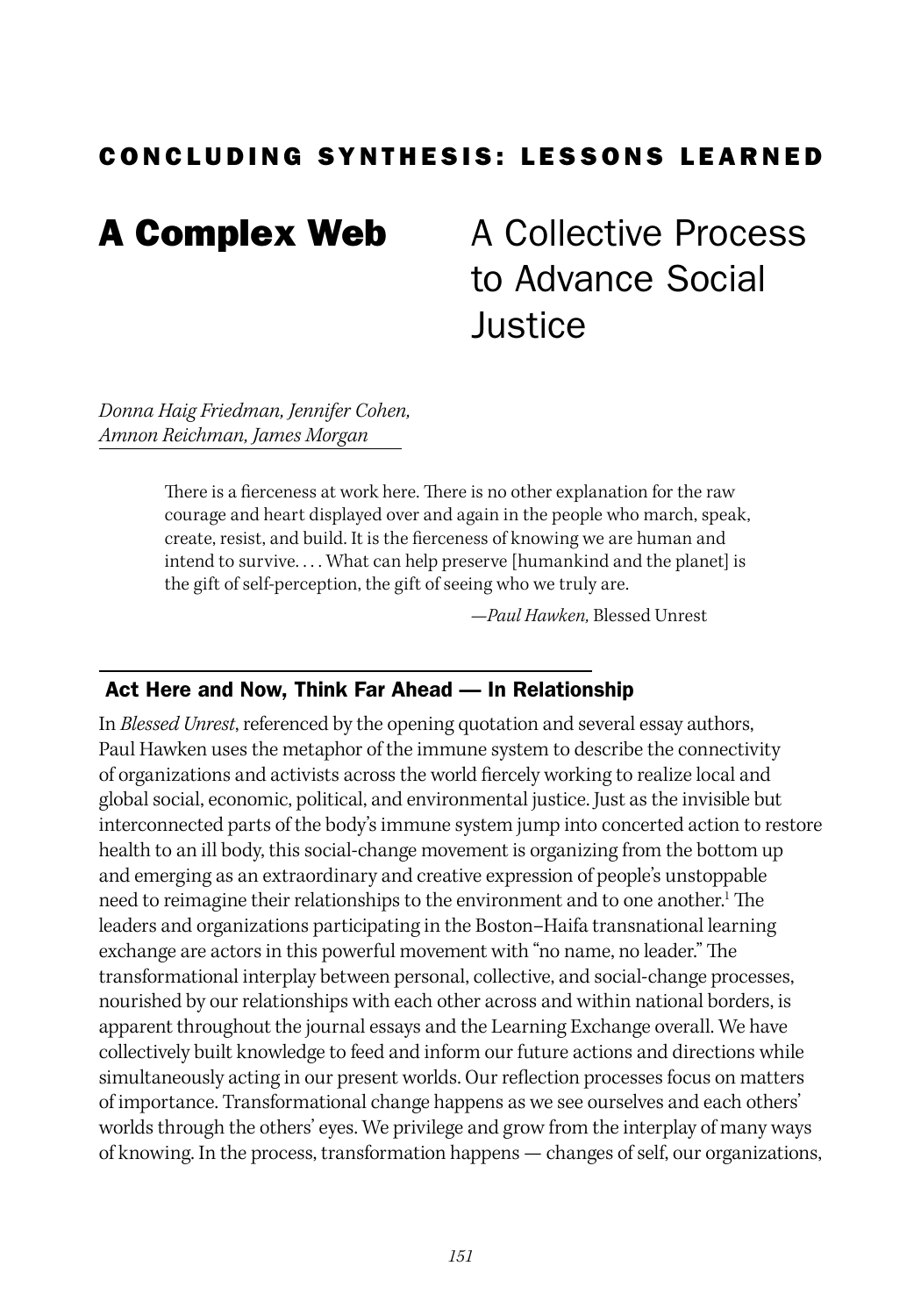and our communities. A connective web of relationships grows across borders, advancing social justice.

### Building Knowledge in Action and in Community

This network of leaders has been engaged in a vigorous reflective learning process, while simultaneously acting in the world to create just communities, institutions, and political systems in Haifa and Boston. Michal Dagan's mother's sage advice — act here and now, think far ahead<sup>2</sup>  $-$  characterizes very well the interplay of action, reflection, and visionary planning that is a foundational principle of building knowledge. A distinguishing dimension of the Learning Exchange Network (LEN) is its evolving process of building knowledge collectively, a process in which participants have demonstrated a commitment to ask significant questions of themselves and each other, to listen deeply and compassionately, and to expect and tolerate differences, ambiguity, and uncertainty. As is evident throughout the essays, participant leaders have shared their power and vulnerabilities with each other in the face of mainstream forces to compete rather than cooperate. In addition, many authors described ways in which they strive to develop cultural environments and practices that enable a sharing of power at organizational and community levels. In many instances, these social justice leaders view the youth, men, women, and families they work with as coleaders and partners for making the desired change — making change WITH rather than FOR others. They see their organizations as capacity builders, in which community members are not passive, deficient service recipients, but rather strong and active agents of change. They see their service and social-change work as inextricably intertwined.

#### Intersections of Many Ways of Knowing

As is evident in this journal issue's multivocal collection of essays, the LEN involves a dynamic interplay of perspectives and life experiences. Participants are creative and flexible in their roles and application of planning, programming, facilitating, and academic capacities.<sup>3</sup> For example, consultants and planners bring capacity building tools to this collective endeavor. Visionary frontline leaders bring deep leadership, managerial, and practitioner insights to the table. Academic partners bring significant theoretical perspectives to this circle of learning. Each perspective, privileged as equally important, is essential in building knowledge that has significance for meaningful social change locally and globally. Knowledge in this sense is understood not as know-how or bottom-up knowledge, but as a collective process of developing concepts — grounded in know-how, bottom-up, and theoretical understandings — with which to understand the world around us, in particular the efficacy of our approaches to make the world a more just place for all.

Each of us who has been engaged in the LEN has drawn from this experience ways of expanding our knowledge-based community (i.e., the community from which our experiences matter). This knowledge building endeavor contains inherent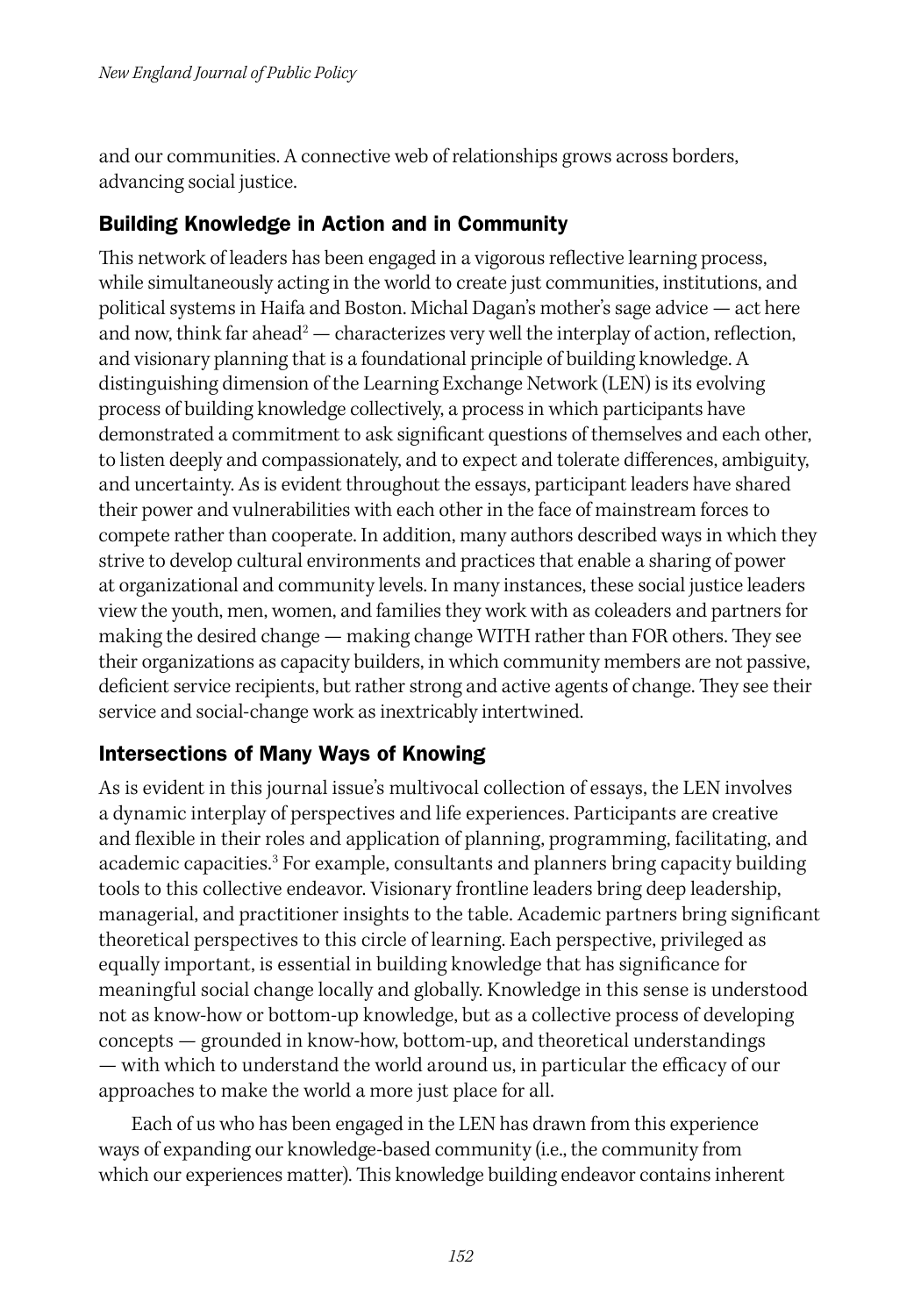tensions. Knowledge is by definition specific, leading to fragmentation and incomplete understandings. As Mary Coonan illustrates from her own LEN experience, for maximum impact, we are called to "lift our gaze" in recognition of the limits of our understandings and the need to broaden our gazes to be open to inputs seeing ourselves through the other's eyes — which may have unsettling effects. As uncomfortable as this journey may be at times, shaking up our fixed mental models is precisely the condition necessary for transformational learning, especially in multicultural contexts. A second tension has to do with the political dimension of knowledge sharing, since knowledge often serves to create a relative advantage of one organization over another. Trust-building, therefore, is a precondition and an essential part of the ongoing work of networks, such as the LEN, if they are to be effective and to have staying power. Given these inherent tensions in collective knowledge building endeavors, the benefits of committed participation need to outweigh the risks and efforts required.

#### Transformational Impacts on People, Their Organizations and Their Environments

Transformational learning triggers change for committed participants in fundamental ways; once changed, going back to the former state is not possible. Many essay authors tell stories of internal and external processes of change within themselves, within their organizations, and across organizations, and across oceans — which they have become aware of as part of their LEN and other transnational learning processes. They have highlighted the importance of seeing the work of social justice/social change in a broad and, at times, global perspective. The opportunity to connect with colleagues beyond national borders, stepping back from day-to-day pressures, to learn from them, and to discover new approaches to the challenges at home have fortified these leaders to act courageously back home. In particular, the LEN's profound cross-cultural experiences have nourished leaders' imaginations and intentions to push back against barriers that keep people apart and to engage in bridge building across ideological, cultural, sectoral, and other dividing lines in their local community work.

#### Leadership in the Face of Complex Challenges

In their introductory essays, Reichman and Cohen elaborated on the changing roles of nonprofits vis-à-vis government in the United States and Israel over the past several decades. As reflected in many of the essays, these realities present nonprofit leaders and their communities with challenging questions to address: What is the proper role of government relative to ensuring basic services for its residents? Should government step in more resoundingly and provide human and other services itself? What would this mean for the work and survival of nonprofit organizations? How can nonprofits partner with government and also push back against government policies that sustain injustice?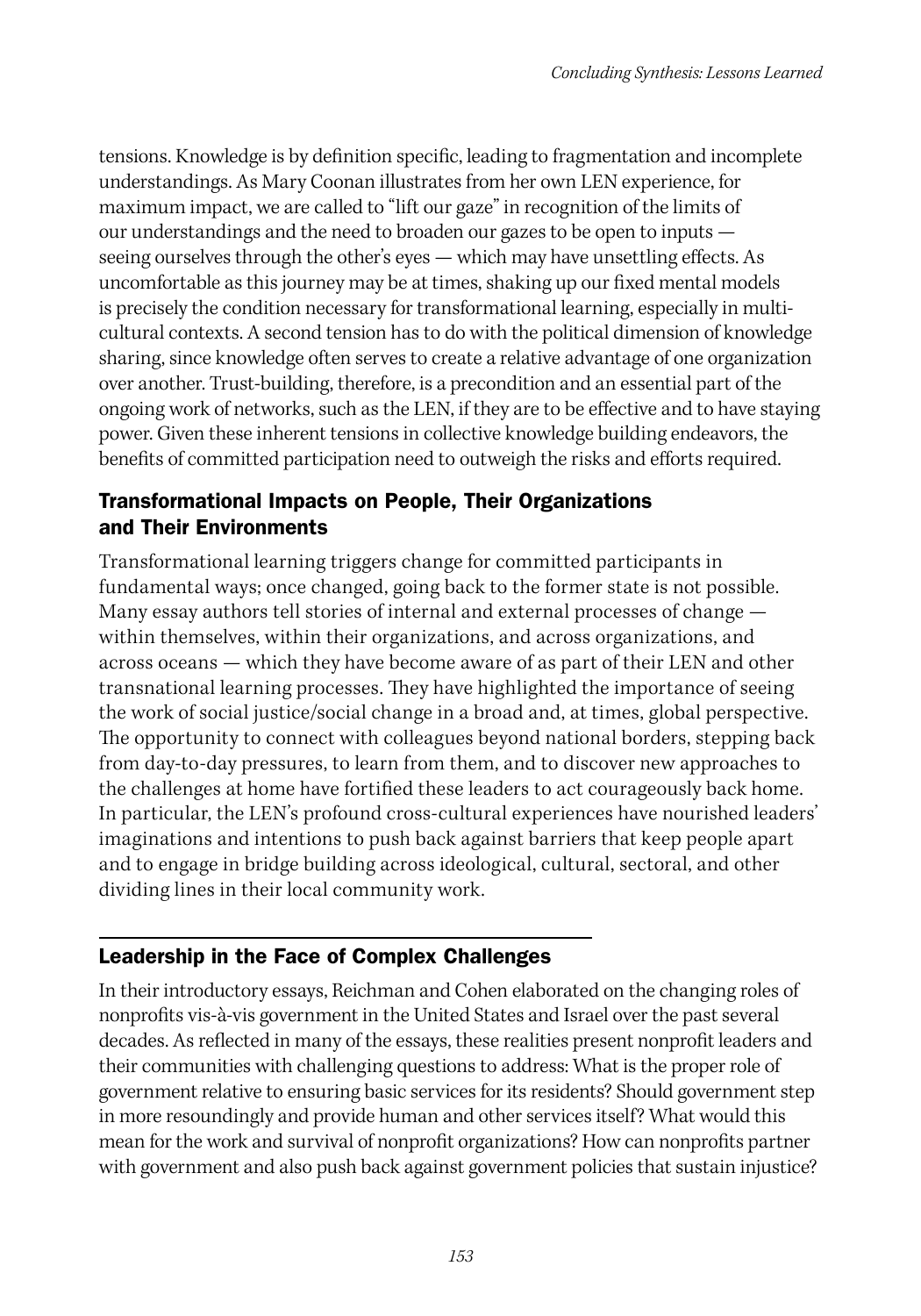Likewise, navigating relationships between nonprofits and for-profit organizations is a complex enterprise. Questions, rather than clear answers, are evident from their reflective writings: What are the trade-offs that emerge in partnerships with businesses that, by definition, have a profit motive that is, at times, at odds with the well-being of the very communities nonprofits are engaged with? What strategies can nonprofit leaders use to tap business expertise and generosity in ways that align with their social justice missions? What would a colearning process look like that builds bridges among nonprofit constituents, communities, and business people and leads to internal and external change for all participants?

Nonprofit leaders also have to deal with power dynamics associated with mobilization for social change. They have to decide how to deal with dilemmas such as the extent and ways in which they might (or might not) engage in political movements (ideological movements, party politics) or other such political processes to advance their social change missions. Politics at the organizational level is no less complex, as was made crystal clear by many of the authors. There are no easy answers on any of these fronts; one choice leads to other hard choices.

As for coalition building among nonprofits, the complexities and questions are endless. When coalition members develop joint ventures, what is actually included in their coalition agreements? What is outside the joint venture? What are the agreedupon or legitimate areas of disagreement among and between coalition members? And, how do these partnerships actually work? How shall nonprofits deal with the possible pitfalls of spending time and energy on coalition building relative to fundraising? When does coalition work benefit the missions of the nonprofit members? When are the missions harmed? For example, do such coalitions in effect mute the pluralism of members within the coalition to the detriment of the individual organizational members and communities?

The essays in this volume also tell us something about what it means to govern in the twenty-first century. This is a different way of thinking about social policy, since the word "policy" implies a certain type of formal process for formulation and also alludes to there being some type of public accountability, in the form of election or formal appointment, which generates legitimacy to the "policy" adopted. Yet, governance as reflected in this set of essays involves unelected bodies, namely nonprofits, which have a special kind of accountability and different kind of legitimacy than elected or appointed officials, stemming from their actual commitment and close community relationships, and from their knowledge of the field and organizational connectivity beyond the nation-state.

The issue of language has come to the surface in a significant way through this collection of essays. The labels for civil society organizations — nongovernmental, not for profit, nonprofit — all characterize these organizations by what they are NOT. Not surprisingly, the forceful leaders of organizations involved with the LEN are calling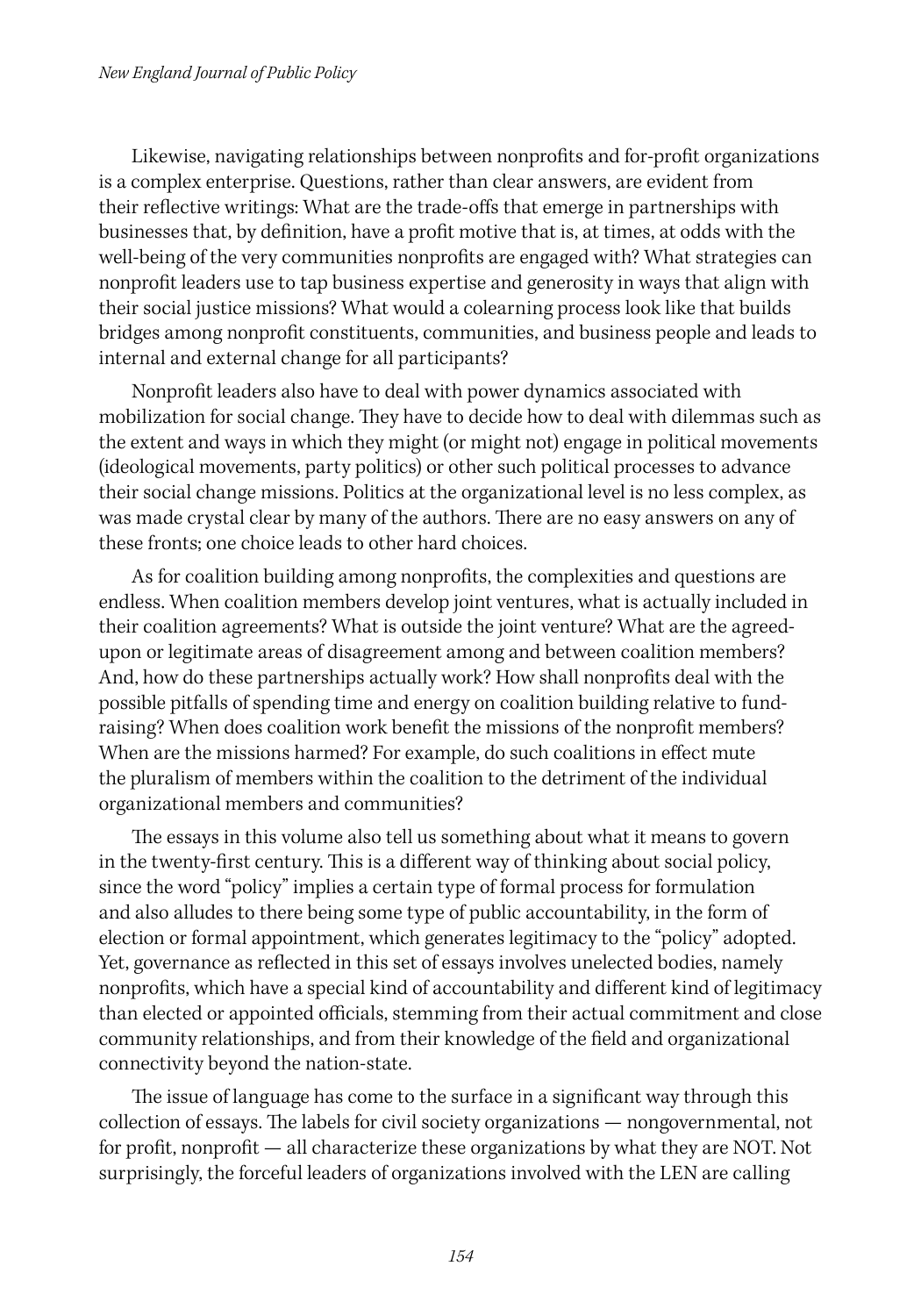for a definition that is grounded in what they ARE. The organizations they lead are sometimes WITH government and sometimes WITH profit. These organizations represent a voice FOR creativity, cooperation, resourcefulness, and bridging divides. These leaders define themselves, their organizations, and their work in positive and proactive, rather than negative or reactive ways.

The LEN story is a shared quest. These are stories of moral courage. Leaders, from diverse pathways, have joined together to realize their commitment toward creating a more "just" society where economic, social, and political gaps lessen and meaningful opportunities increase for all. In the face of the complexities and hurdles inherent in their work, we hear in their essays stories of activists and organizations who are joining forces to not only take advantage of existing power sources but to create new sources of power, internally, within their organizations and in their communities. This group of nonprofit leaders is a community of commitment, which can tolerate and hold uncertainty and not knowing, as several authors highlight. We have learned that allowing ourselves not to know is crucial in this work, in the sense of humility, in the sense of allowing programs to evolve as new and fuller information emerges, and in the sense of being open to learning from others.

#### The Future

Current developments of the Learning Exchange speak to its success. Specifically, the LEN has led to the creation of Lead Haifa, a cross-sector leadership development program, housed within the Haifa Council of Volunteer Organizations (CVO) in partnership with Shatil. A new partnership is budding among Lead Haifa and its well-established counterpart, Lead Boston, a program of the Boston Center for Community and Justice, and the Jewish Community Relations Council. Lead Haifa's academic partner continues to be the University of Massachusetts Boston's Center for Social Policy.

The next stage of the Learning Exchange will be a deepening of relationships between Boston and Haifa organizations, specifically among youth development organizations: Boston's Sociedad Latina and Hyde Square Task Force and Haifa's Neve Yosef Matnas, and Leo Baeck. The current priority is youth work, so plans are underway to bring the staff of the four organizations together for additional mutual learning via virtual and face-to-face youth exchanges.

With its goal of surfacing and creating different kinds of knowledge, the Learning Exchange has inspired additional research projects, building upon the initial Participatory Action Research designed and implemented by Donna Haig Friedman in 2006. Among other offshoot projects, Jennifer Cohen's dissertation research, carried out within the McCormack Graduate School's Public Policy doctoral program and the Center for Social Policy at the University of Massachusetts Boston, explores how community-based organizations contribute to social change,